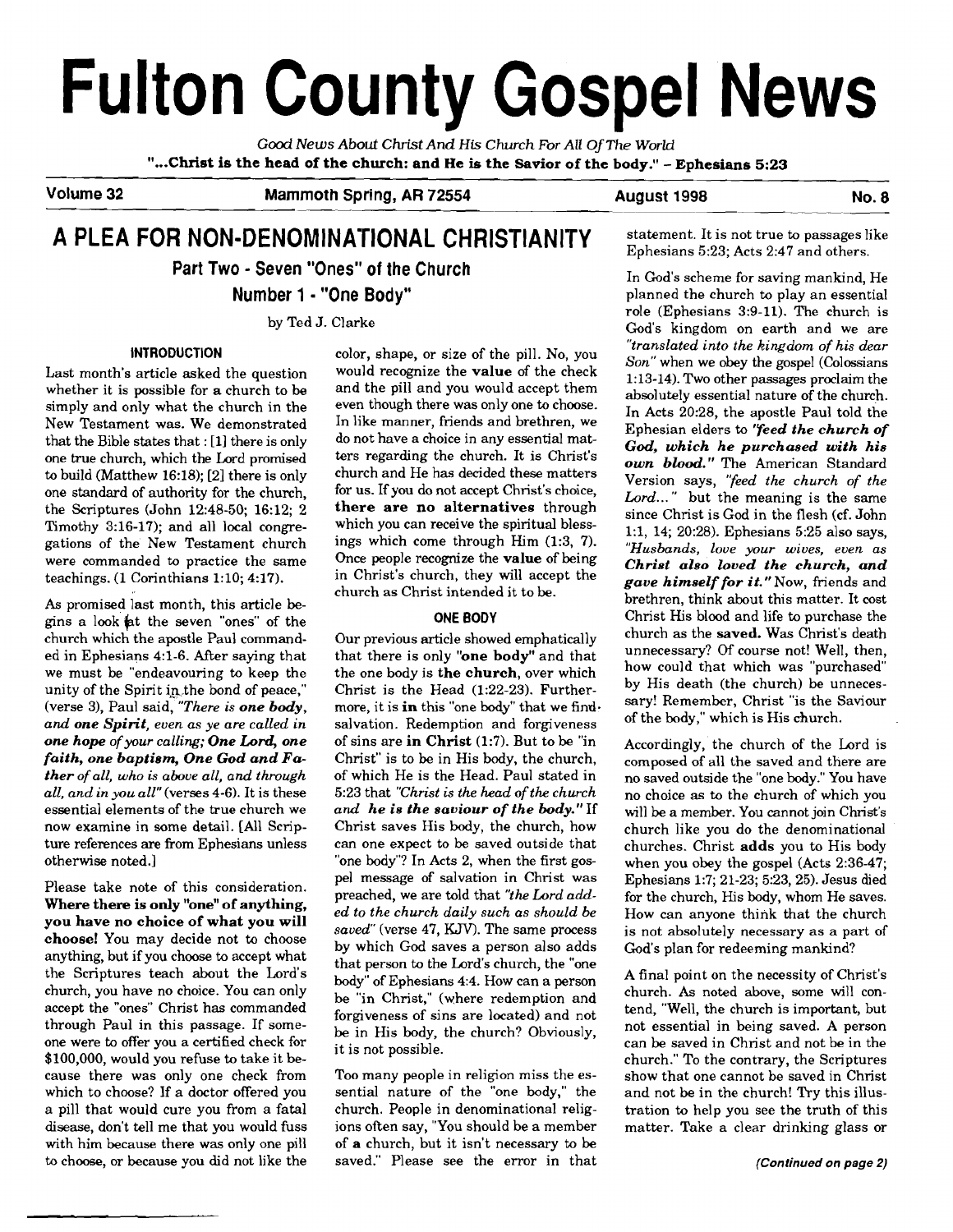# $e^e$ <br> $\overbrace{ }$ <br> $\overbrace{ }$ <br> $\overbrace{ }$ <br> $\overbrace{ }$ <br> $\overbrace{ }$ <br> $\overbrace{ }$ <br> $\overbrace{ }$ <br> $\overbrace{ }$ <br> $\overbrace{ }$ <br> $\overbrace{ }$ <br> $\overbrace{ }$ <br> $\overbrace{ }$ <br> $\overbrace{ }$ <br><br> $\overbrace{ }$ <br><br><br><br><br><br><br><br><br><br><br> **FULTON COUNTY GOSPEL NEWS USPS Publication # 211780**

... is a Periodical publication issued monthly by the Church of Christ at Third and Bethel (P.O. Box 251), Mammoth Spring, AR 72554-025 1. **POSTMASTER:** Please mail all changes of address to the above address.

FCGN is mailed free of charge to any who care to receive it. We will be happy to add any names to the regular mailing list If you send in a name we must have a complete address, including number and street name, or R.R. or HCR number, plus **box** number, or a P.O. Box number and the NINE DIGIT **ZIP CODE.** This **paper** is supported by voluntary conmbutions for which we are grateful. Financial information will be Furnished upon request. **Mail all address corrections or manuscripts to:** 

# **FUL TON COUNTY GOSPEL NEWS**

*P.* 0. *Box 251* 

| Mammoth Spring, AR 72554 |                              |  |
|--------------------------|------------------------------|--|
|                          |                              |  |
|                          |                              |  |
|                          |                              |  |
|                          | E-Mail  tedjc@mail.oci-i.com |  |

#### **(Continued from page 1)**

other container and fill it half full of water. Suppose that the glass represents Christ and that the water in the glass represents the church. Now, the denominational view is that one can be in Christ and not be in the church. If this were the proper illustration for us to use, that would be true, for Christ (the glass) is only half full of water (the church). The other half of the glass without the water allows space for people to still be in Christ (inside the glass), but not in the church (the water).

However, the above is **not** the proper illustration to use to speak of being "in Christ." Now take the same glass (representing Christ) and fill **it** with water (representing the church). Fill it to the very top, till there is no room left. There you have the proper illustration regarding Christ and His church. The apostle Paul clearly states that this is the truth about Christ and His church, writing that Christ is *"Far above all principality, and power, and might, and dominion, and every name that is named, not only in this world, but also in that which is to come: And* [God] *hath put all things under his feet, and gave him to be head over all things to the church, which is his body, the fulness* **of** *him that filleth all in all"* (Ephesians 1:21-23). There you have it friends, the inspired apostle Paul tells us that the *"church, which is his body,* [is] *the fulness* **of** *him that filleth all in all." As* you look at the illustration of the glass filled to the top with water, you can understand that the body of Christ, His church, is the fulness of Him. You cannot be saved in Christ and not be in the church. Christ did not leave room for that to be so, in spite of what people want to believe about it. If you are not in Christ's body, the church, you are not purchased with His blood and you are not saved (Ephesians 1:7, 22-23). Christ's blood is our hope of salvation (Romans 3:23-26; 5:6-9), but we must submit to God's plan of salvation, not our own. God's eternal plan includes being in the "one body," the church which belongs to Christ.

# **CONCLUSION**

As the apostle Paul pleaded with the church in Ephesus to "keep the unity of the Spirit in the bond of peace," he followed that admonition with the seven "ones" we are studying. Will you not strive with us to be the church as Jesus wanted it to be? We can be united in Christ only as we believe and practice these "ones" which were given to us.

The "one body," the church, is an essential feature in God's plan for redeeming us and in our service to Him. This will be illustrated in greater detail **as** we develop the remaining "ones" in this text. If you have questions regarding these matters or comments to make, we will try to provide you with Biblical answers and promise to study what you send for our consideration.

[To be continued]

# **IT'S NEVER TOO LATE!**

by Neal Pollard

Ask George Dawson! This Texas grandson of a slave, born in 1898, worked from the age of twelve on a ranch and tended livestock. He married at the age of twentyeight, becoming a father the next year. What is so noteworthy about this man? Well, for 98 years he did not know how to read. In 1996, ten years after the death of his spouse, a young man working for an organization designed to teach adults how to read knocked Dawson's door. He now reads on a fourth-grade level and even reads the Bible aloud at church services. He sums this remarkable story up by saying, "I just figured if everybody else can learn to read, I could too" (Bingham, Reader's Digest, June 1998, p. 156).

Ask Medzhid Agayev, interviewed some twenty years ago, but possibly still alive. He decided to retire-after  $120$  years as a shepherd! The Russian press agency in Novosti said, "He is in good health. He is thin, active, and has excellent eyesight." Perhaps he quit his job to enjoy as many of his 151 children, grandchildren, great grandchildren, and great great grandchildren (who knows great great greatgrandchildren today?)! Here is a tribute to not only longevity, but also to changing one's life even after such a period of time as Agayev had lived (Tan 936)!

Many Bible characters, Abraham and Sarah (Genesis 18:ll-15), Barzillai (2 Samuel 17:27ff), Jacob (Hebrews 11:21), Anna (Luke 2:36), and others, teach by their lives that it is **never** too late to be a servant of God. While only the foolish set aside the counsel of the "gray heads" for the inexperience of youth (cf. 1 Kings 12:6ff), the Lord's church today will deliberate carefully upon the wisdom of her senior citizens! Though age brings some physical and mental limitations, the aged are among the most precious resources available for the spiritual strength and progress of the entire congregation. It is **never** too late for an elderly Christian to be a valuable contributor to live and work for the church where he or she attends. In fact, the inspired Paul places the aged upon a high and responsible pedestal (Titus 2:l-10).

In another regard, it is **never** too late **to**  decide to become a Christian! This is true, whether one is eighteen, eighty, or any time before, between, or after. **Almost**  is awful (Acts 26:28)! **Later** is a lie (Acts 24:25)! **Waiting** is a wager few win (Proverbs 27:1)!

In youth, one anticipates the stability of adult life as a time where becoming a Christian will be an easier choice. With adulthood comes marriage, children, and job concerns, and retirement becomes a more appealing point in life to obey the gospel.

But, three potential tragedies loom before one who banks on the elusive capital of tomorrow. First, old age may find one too distracted with golden year goals to make the commitment to Christ. Second, death may stand between one and the time he or she hoped to be a baptized believer. Third, Christ may come before one submits to the Lord's plan. When eternity disrupts the flow of time (set in motion by God only to rule existence on this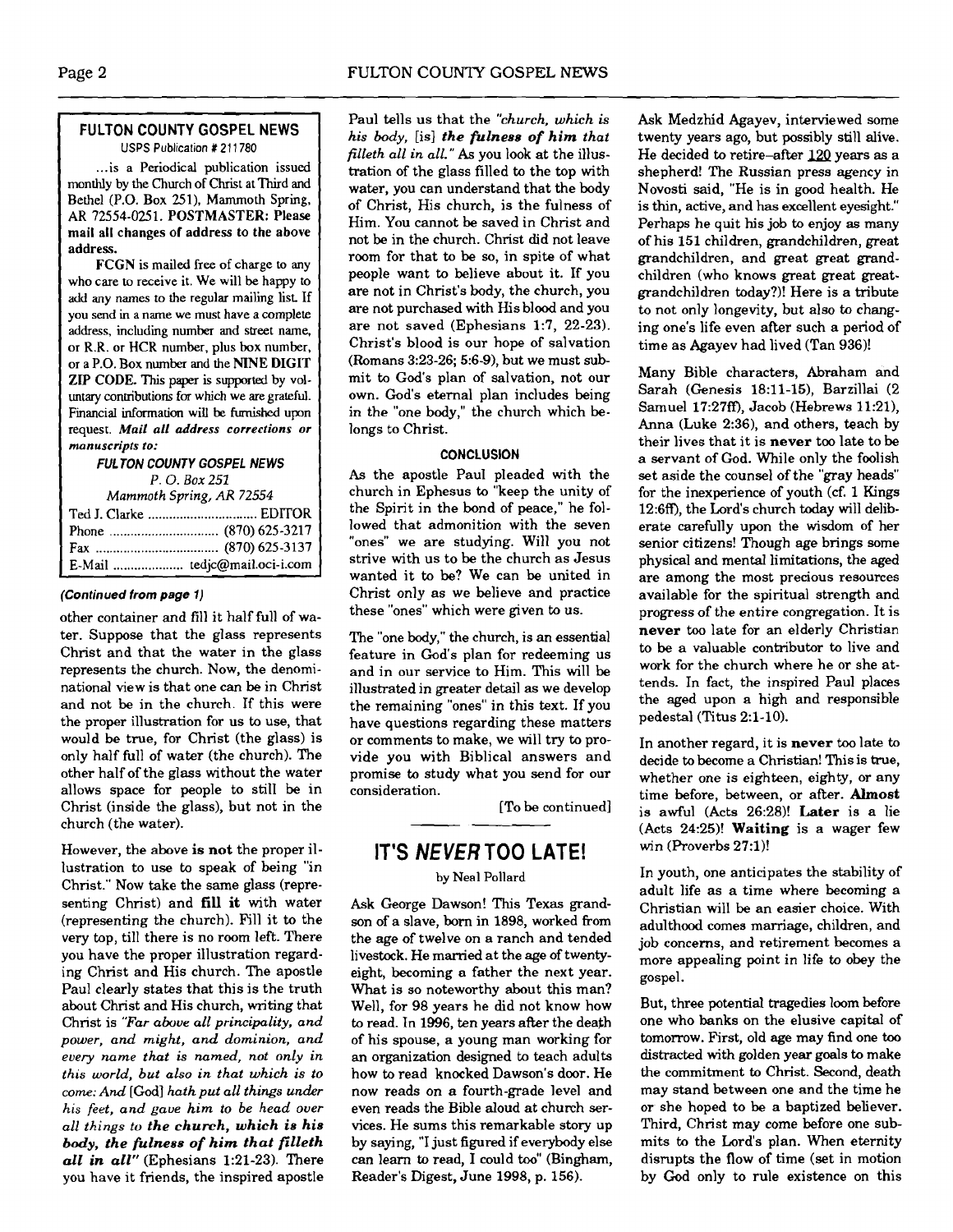However, now-being the accepted time<br>
(2 Corinthians 6:2)-is **not** too late! Are<br> **WARIC EXCUPE BY Richard England** (2 Corinthians 6:2)-is not too late! Are you still breathing in and out? Are you **Truth is the accurate statement of that** Truth is the accurate statement of that which is the accurate statement of that which is the accurate statement of that which  $\frac{1}{2}$ yet able to process thoughts and make<br>The world's philosophers have spent actually exists, that which has truly<br>choices? Is them still within you a boom. The world's philosophers have spent actually exists, that which has the gospel? If so, it is not too late. As **the interest of the If it is not too late.** As purpose and destiny. Some have conclud-

Your eyes may be cloudy,

a halt may slow your gait,

But as long as your soul is within you, it is never, no never too late.

The years you may have wasted,

and in shame you might hesitate. But though it be the "eleventh hour," it is never, no never too late.

**-NP** 

P.O. Box 745 Mechanicsville, VA 23111

*Ifyou want to be near to God in prayer, don't get far away in between times.* 

**CONTRIBUTIONS** 

≕∞ಯಿಂ⊶≔

# **CHURCHES**

| Chruch of Christ, Souder, Mo.  \$25.00        |
|-----------------------------------------------|
| Lowell Church of Christ,  50.00               |
| Springdale, Ar.                               |
| Church of Christ, Gamaliel, Ar.  15.00        |
| Church of Christ, Bakersfield, Mo.  25.00     |
| Church of Christ, Moody, Mo.  25.00           |
| Jeff Church of Christ, Thayer, Mo.  25.00     |
|                                               |
| West Plains, Mo.                              |
| Church of Christ, Elizabeth, Ar.  25.00       |
|                                               |
| Mammoth Spring, Ar.                           |
| Dellhalf Church of Christ, Myrtle, Mo.  25.00 |
| Church of Christ, Viola, Ar.  15.00           |
| Church of Christ, Clarkridge, Ar.  75.00      |
| Church of Christ, Thayer, Mo.  200.00         |
| Church of Christ, Garlield, Ar.  35.00        |

#### INDIVIDUALS

| John Cawyer, Eddy, Tx.  \$20.00          |       |
|------------------------------------------|-------|
| Jimmy Clark, Grand Prairie, Tx.  5.00    |       |
| M/M Bruce Badgers, South Bend, In.       | 10.00 |
| M/M Loren Fitzhugh, Crockett, Tx.        | 10.00 |
| Hayden Estes, Ash Flat, Ar.              | 25.00 |
| M/M Ford Tetrick, Dora, Mo.              | 10.00 |
| Tommie Adcock, Ash Flat, Ar.             | 15.00 |
| David Rinehart, Little Rock, Ar.         | 15.00 |
| Virgil Kimble, Madison Heights, Mi.      | 50.00 |
| M/M Mark Ramey, Glenrock, Wy.            | 15.00 |
|                                          |       |
| M/M Tony Pulliam, Marion, Ar.  50.00     |       |
|                                          |       |
| Ann Wilson, Hot Springs Vlg., Ar.  20.00 |       |
| Monta Jo Rowe, Bradford, Ar.  20.00      |       |
| Donald McGoldrick, Caulfield, Mo.  5.00  |       |

choices? Is there still within you a heart The world's philosophers have spent actually exists, that which has truly<br>can example the behavior of that which will surely soft enough to be touched by the power of hours, as it were, in the shade of an apple occurred, or of that which will surely<br>tree thinking about "things"; their origin, come to pass, is truth. If it is said that long as there is life and opportunity, it ed: "God is." Others say, "There is no something occurred when in fact it did<br>is never too late to do all the will of God." The sweet singer of Israel properly not, or such and suc is **never** too late to do all the will of God." The sweet singer of Israel properly not, or such and such will happen when<br>God! God. Stated the case when he said: "The fool indeed it will not, the statement is false, stated the case when he said: "The fool *hath said in his heart, there is no God"*  (Psalmsl4:l). *A* fool differs from an idiot. An idiot is not capable of knowing and understanding. A fool is one who possesses the ability to comprehend, yet, willingly abandons common sense and sound reasoning in favor of that which he personally desires in his heart.

> The enormity of the implications of the subject of God, man, and the possibility of life after death demands that it be approached with as much dedication as one can muster to discover the truth. Only a desire to know the absolute truth, whatever it is, gives hope of obtaining understanding. One who holds any prejudicial views that he is unwilling to abandon will be strongly influenced toward those views regardless of evidence to the contrary. The human mind is very much inclined to believe what it wants to believe and reject ideas contrary to its personal desires. Objectivity is very elusive. Nevertheless, as much as possible, our consideration of questions related to the existence of God and the nature of man ought to be a genuine, open-minded search for truth.

## **I.** GOD EXISTS

To exist is to have the quality of "being." Things, ideas, purposes, motives, energy, time and space exist. Man's lack of awareness or understanding of the existence of anything does not negate its existence. The millions of stars beyond the view of the unaided human eye were out there just the same before Hans Lippershey invented the telescope in 1608 and Galileo made his first one in 1609. Because the Russian astronaut went into space and later reported that he didn't see God, is not proof that God does not exist. Sometimes, as is the case concerning God, we must depend on logical accumulation and assimilation of observable facts to understand some unobservable facts. This is what the apostle Paul had in mind in Romans 1:20. *"For the invisible things of him from the creation of the world are clearly seen, being understood by the* 

# earth), then it will be too late! GOD IS *things that are made, even his eternal power and Godhead; so that they are*

something exists when it does not, that<br>something occurred when in fact it did not true.

The value placed on truth by the wise man is implied in the statement: *"Buy the truth, and sell it not; also wisdom, and instruction, and understanding"* (Prov**erbs 2323).** Notice he did not say: "Buy the truth if you can afford it and don't sell it unless the price is great enough." We must *"buy"* it, whatever the cost, and not surrender it, whatever the offer.

God is. There are many approaches to the proof of this proposition, but none as simple and conclusive as that used by Dr. Thomas B. Warren in a 1976 debate with atheist Dr. Anthony G. N. Flew. Here is a summary of the argument:

- 1. Human beings exist. No one, not even an atheist, contends that humans existed throughout all eternity. Therefore, there had to be a first human being.
- 2. The first human in existence was either created or he evolved from lower forms of life. There are no other possibilities.
- 3. If he was created, there had to be a creator. Thus, God is.
- 4. If he evolved from lower forms of life, the first human had to either be born of a non-human or had to be a non-human turned into a human. There is no other possibility. No evolutionist, atheist or otherwise, contends that one single non-human turned into a human or that a non-human gave birth to a human. Neither of these being possible, the only alternative (that being: man was created) must of necessity be true.
- 5. Therefore, God is!

# QUESTIONS

1. Can something exist and we not know it? Can someone exist and no one else be aware of his being?

2. What is truth?

3. How important is it that we know the truth?